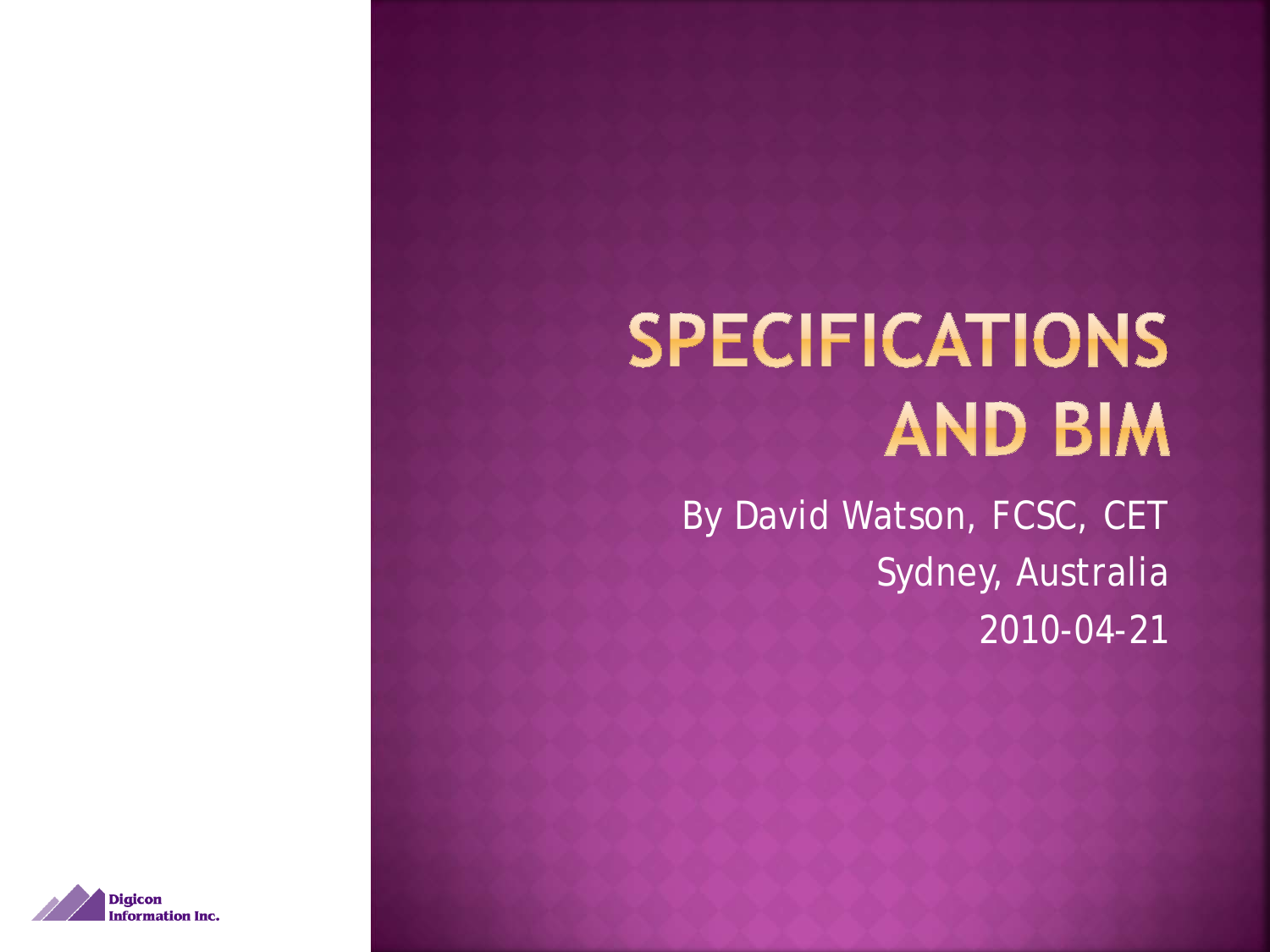#### **Specifications in 2025 What's Different?**

Looking ahead -> 2025 Questions

- Look back to last 15 Years
- Technology Shifts
- Paradigm (human nature) Shifts
- Digicon's Future

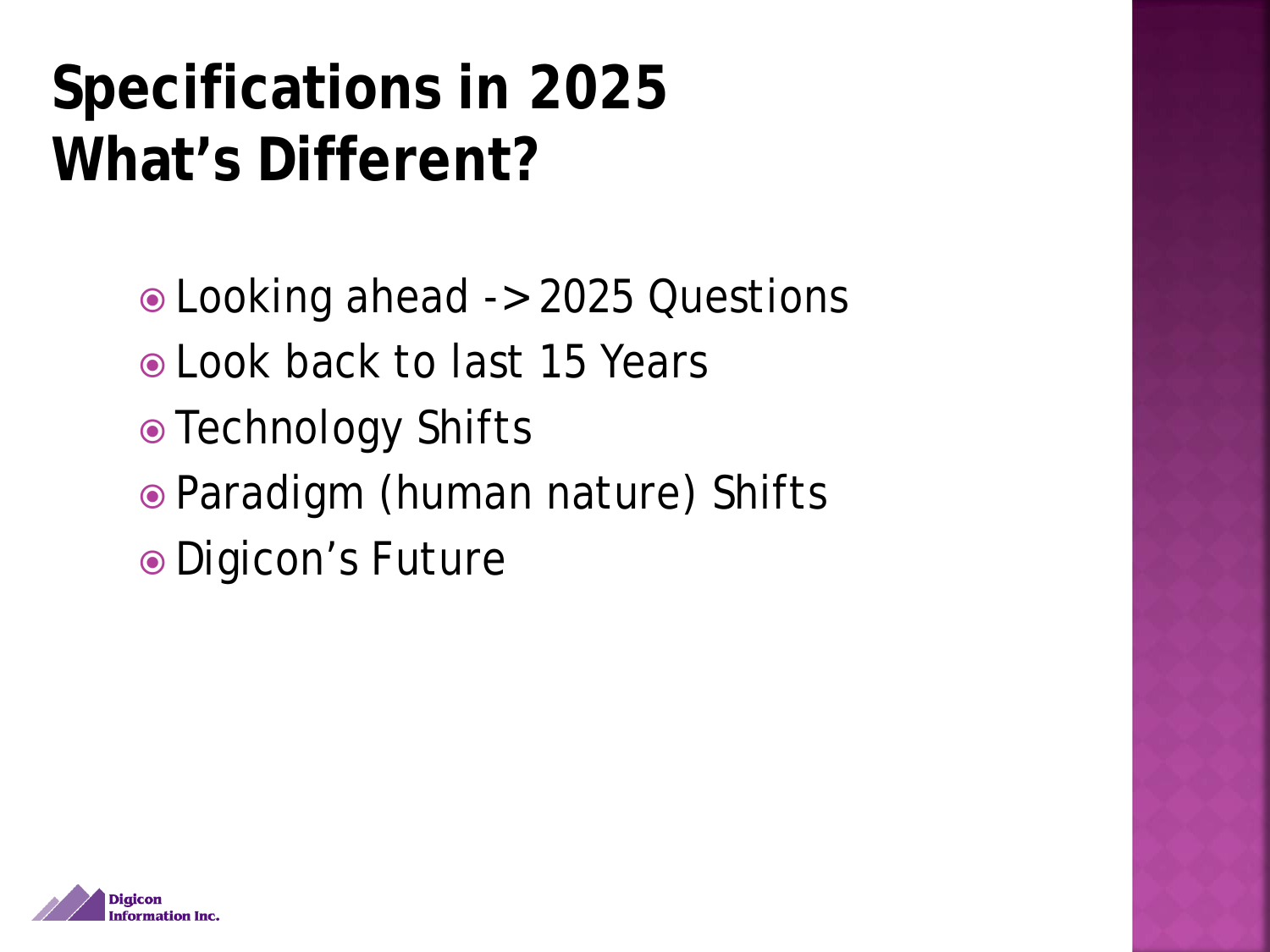## **2025 Questions**

- How integrated (BIM) will we be?
- Will consultants overcome fears of professional collaboration required for BIM?
- How will internet evolve?
	- Will search engines morph from "languagedependent fuzzy searches" to "high-probability semantic searches"?
	- Will SAAS evolve?
- Will IFD and IDM standards be realized? (contextual model query language)
- Will users rely too much on software?

Digicon **nformation Inc.**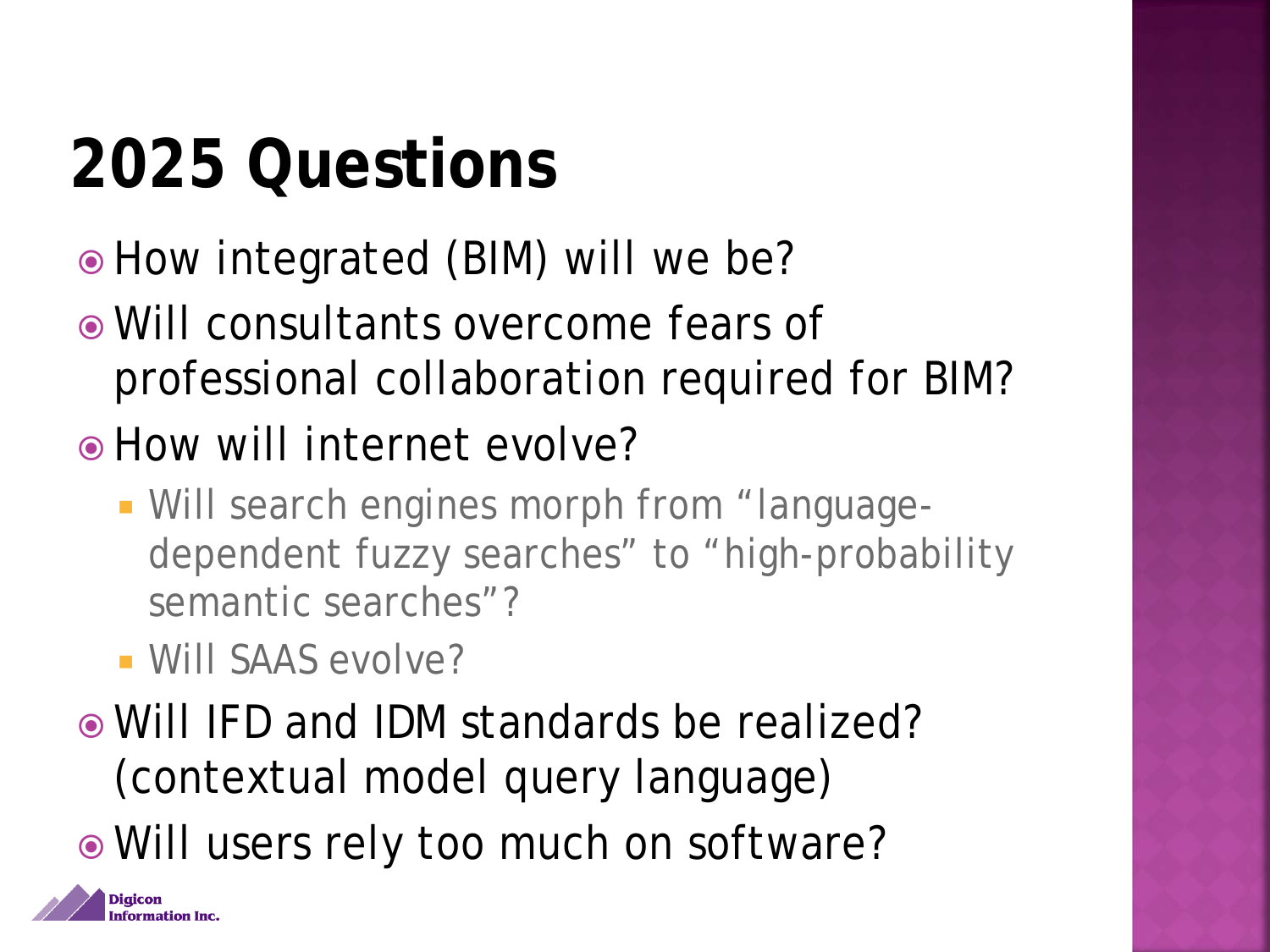## **Last 15 Years**

- $\odot$  2010 15 = 1995
- ICIS only 1-year old
- $\odot$  Baby boomers = 50-60 yrs
- Windows 95 / Netscape (IE 2.0)
- Specifications manually edited in WordPerfect 5.1 for DOS -> 6.0 for Windows; Word 95 for Windows
- Digicon created "Autospec" (semi-automated spec assembly), based on 'mail-merge' technology

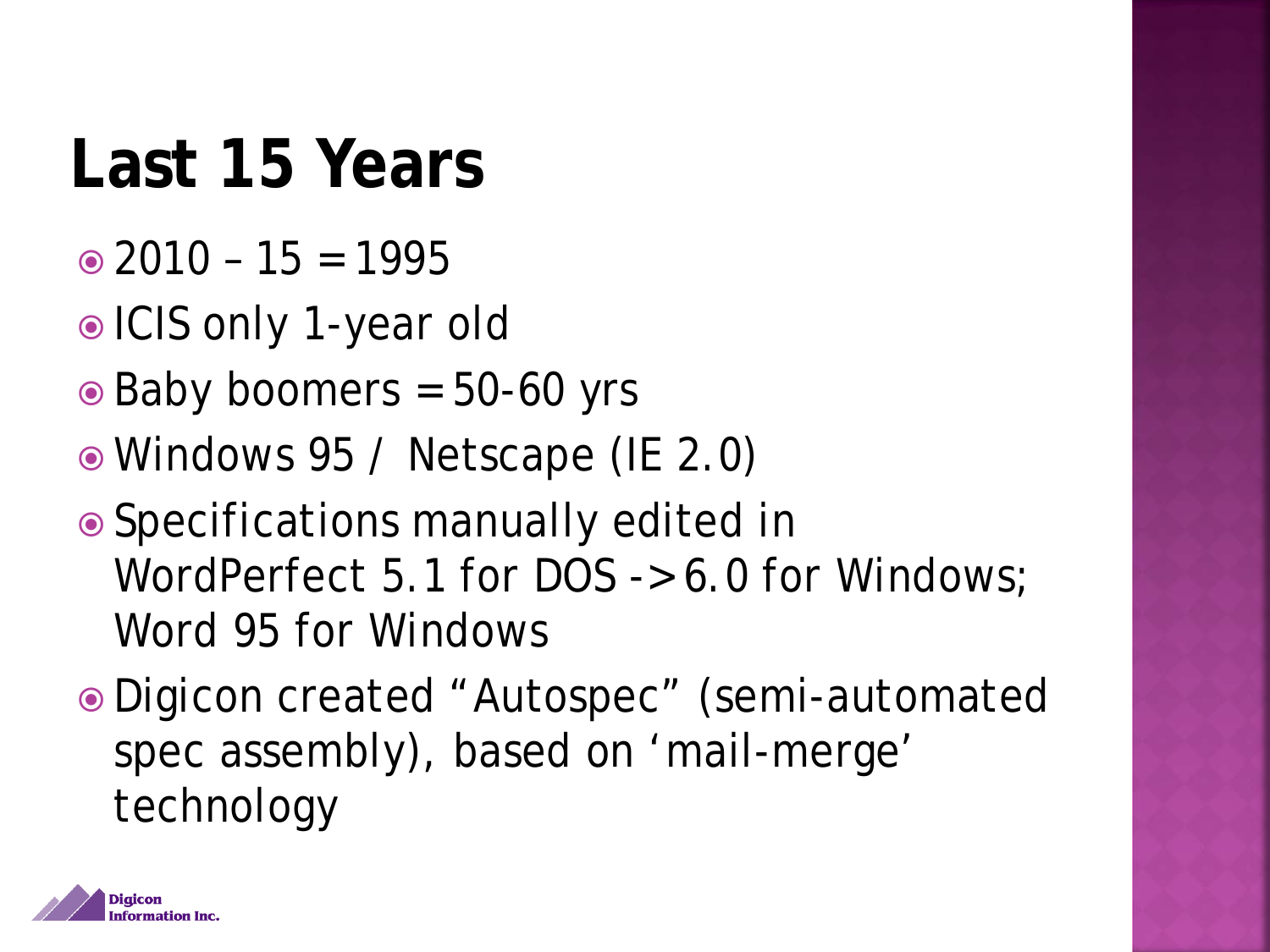## **Today**

Digicon Information Inc.

- ICIS is 16 yrs old
- $\odot$  Baby boomers 65-70 yrs (2025 = 80+)
- Windows 7 (95 98/NT Me/NT 2000 XP)
- Internet Explorer 9 (Firefox, Chrome, …)
- Specifications editing with slightly slicker word processors
	- **Automated assembly; semi-automated** administrative tasks
	- **Databases becoming more common; cling to** explicit data relationships
- Acceptance of online environment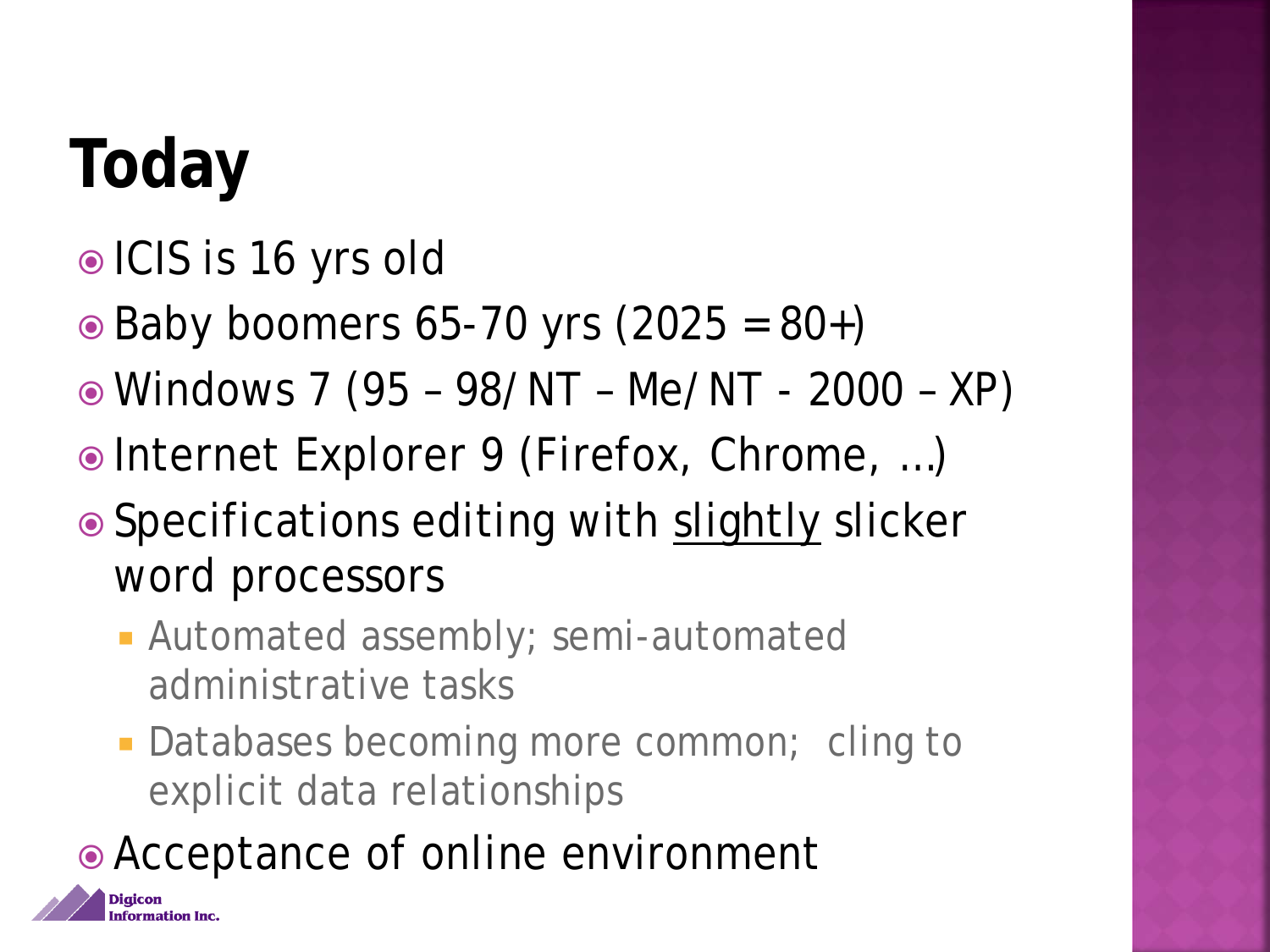## **Technology Shifts**

- Tools evolving; more emphasis on user competence
	- **improved tools = better specs** (sometimes more efficient mistakes)
	- CSC focuses on public education; Digicon educates its customers
- Internet evolution
	- User acceptance means easier adoption of online resources
- Industry STILL aches for connection between specs and drawings
	- **Initially attempted using keynotes**
	- **BIM movement arrives**

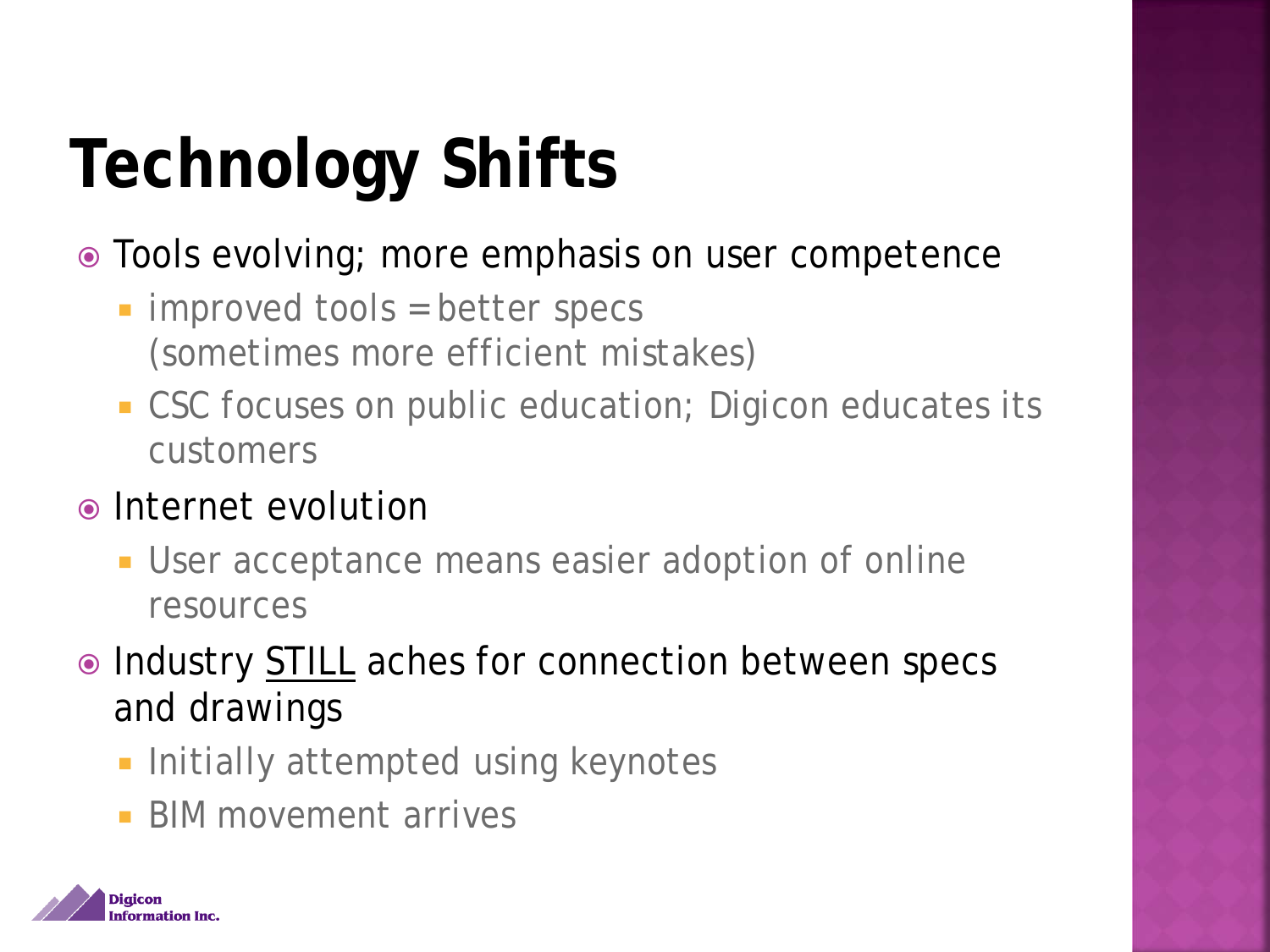## **BIM and Specs**

- BIM is spec industry's single most influential movement since typewriter -> PC
- BIM is EVERY OTHER industry's single most influential movement
- Integration means they must co-exist harmoniously
	- Today, BIM software import/export files, but **do not efficiently import/export model datasets**
	- **Terminology is single most important missing** element (for specs, and others)

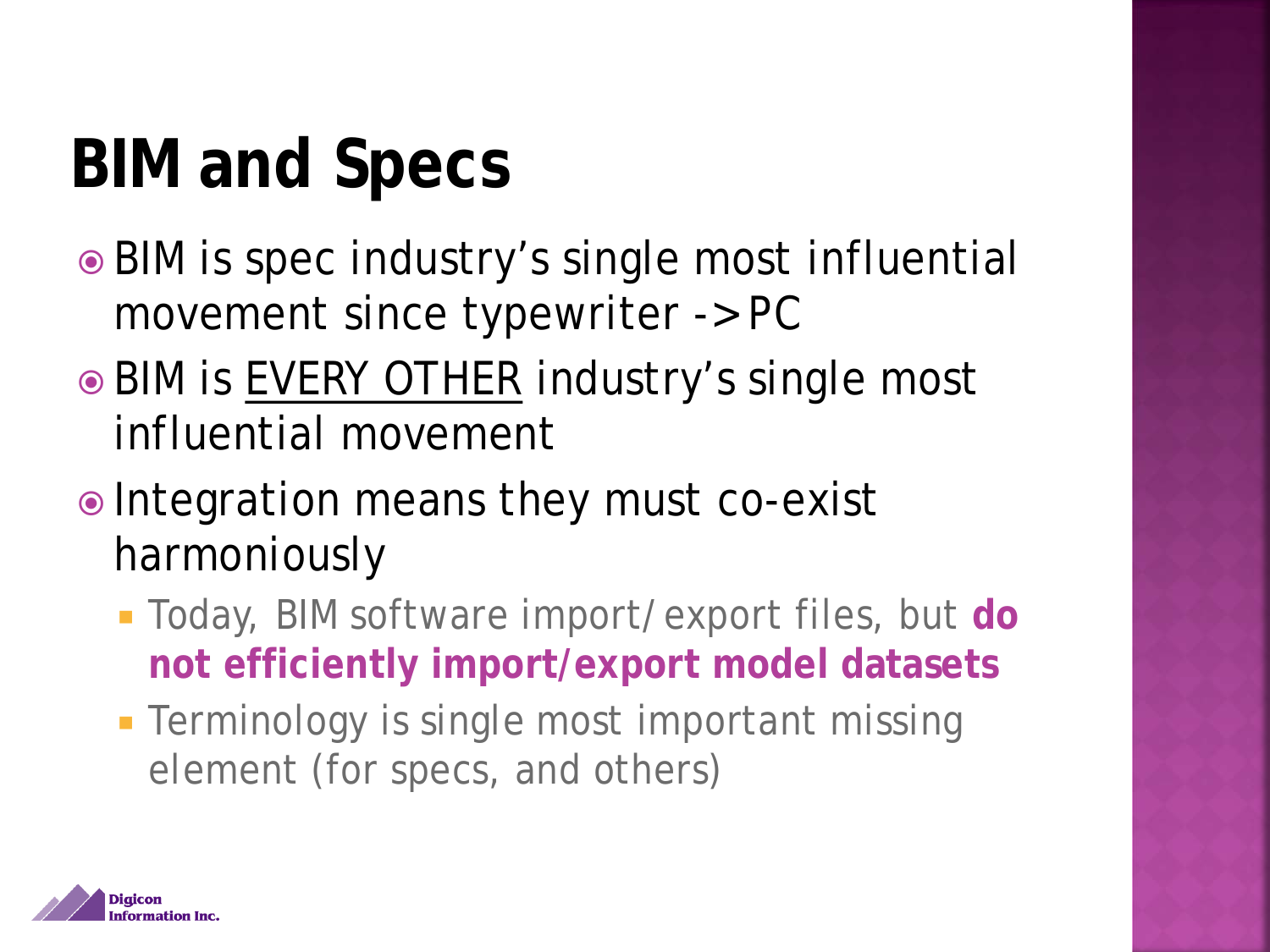# **BIM Advantages (spec world)**

- Fewer disputes & misunderstandings
	- **High percentage of disputes caused by errors or** omissions
- Users can focus on WHAT we specify, not on how we specify it
	- **Computer can check what's missing**
	- **Make up for users' lack of writing skills**
- Specs will evolve from contractual technology to documentation technology
	- Audit trail of decisions
	- **Project management opportunities**
	- **Costing opportunities**

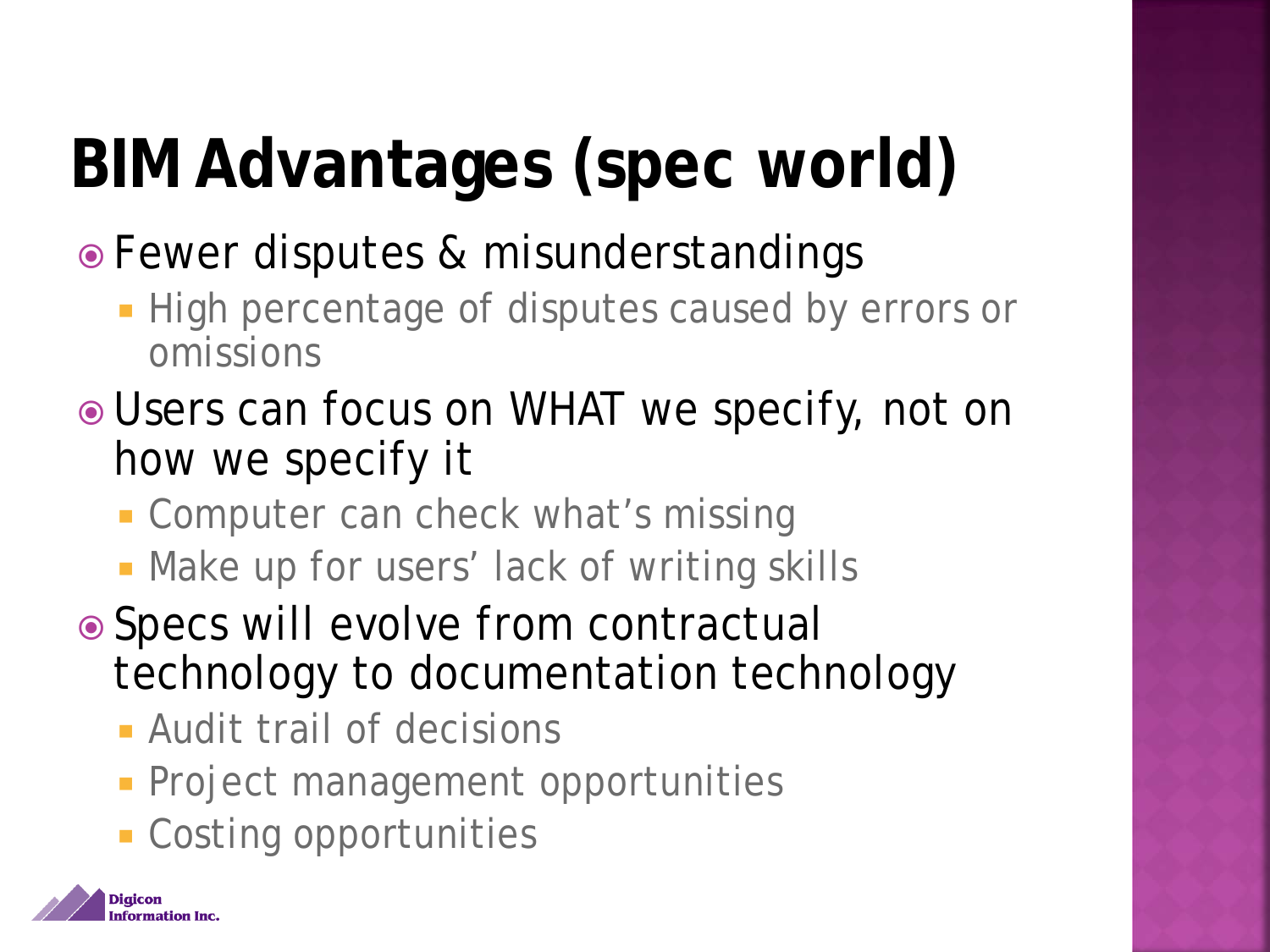#### **The Future of BIM**

- Depends if exchange standards are adopted by other BIM vendors or not
- Specifiers will spend more time specifying, and less time editing
- Specs will play a larger and more critical role in the construction process
- People may actually work together as a true "team", across geographic and tech. barriers